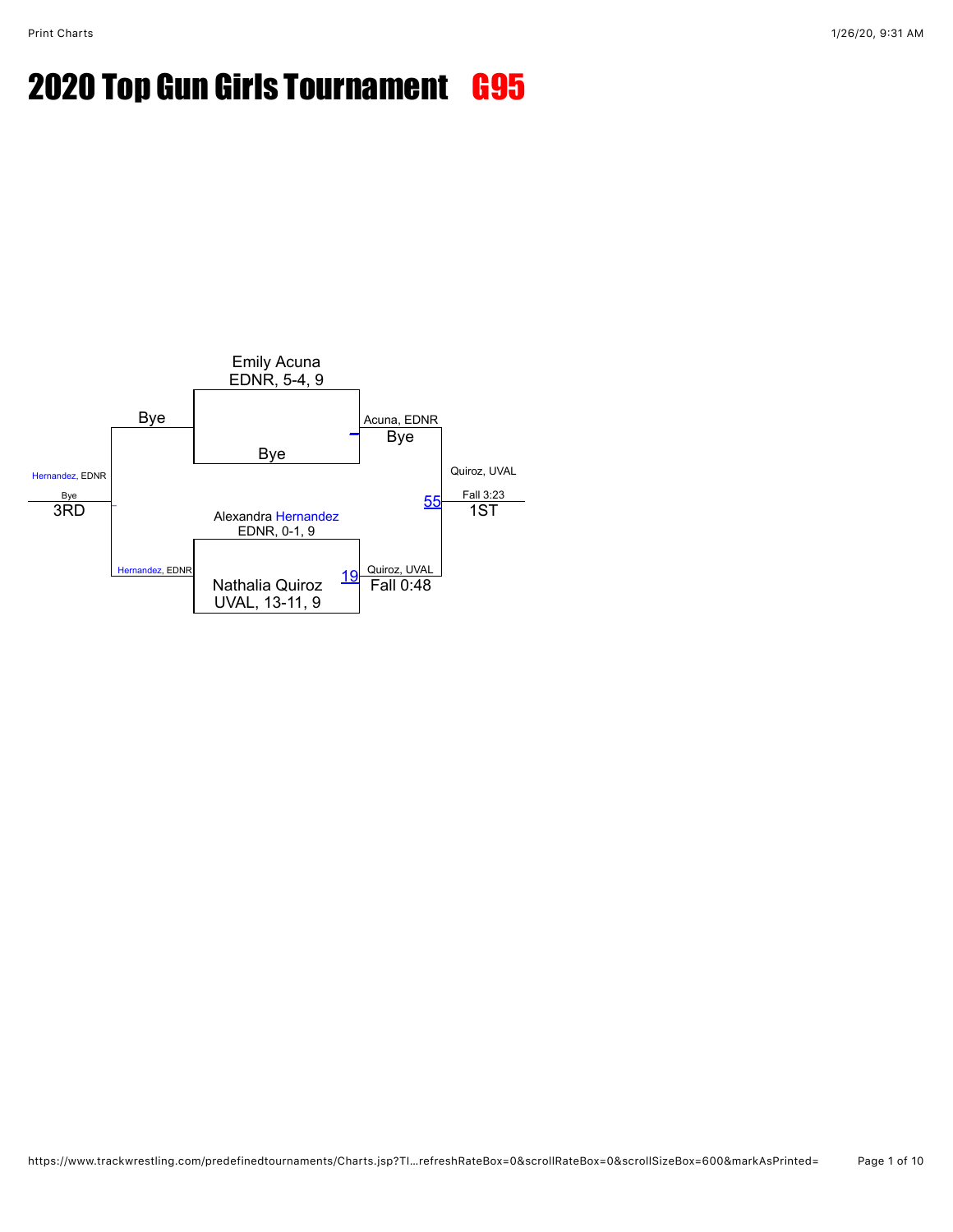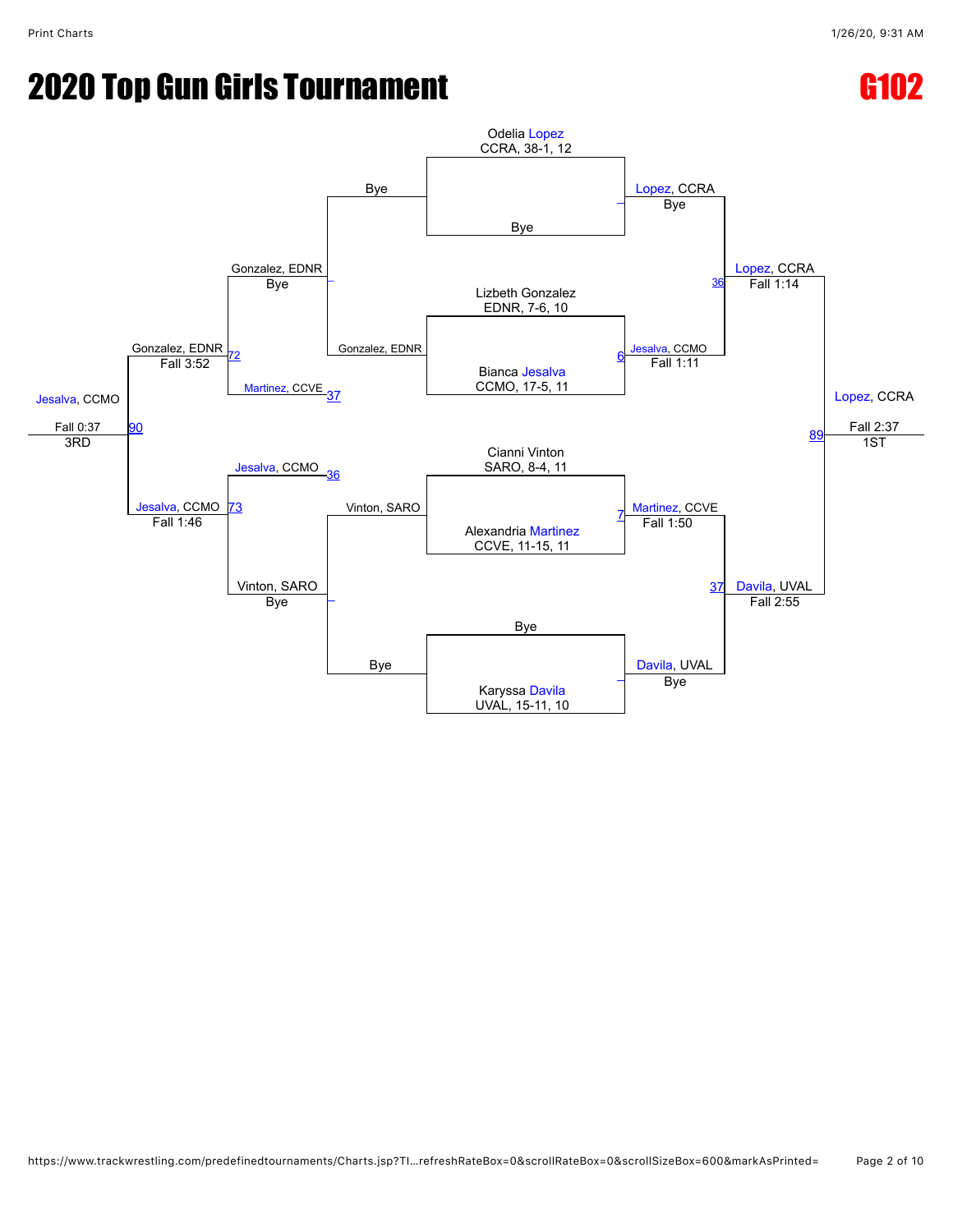### **2020 Top Gun Girls Tournament G1100 Control Control Control Control Control Control Control Control Control Co**

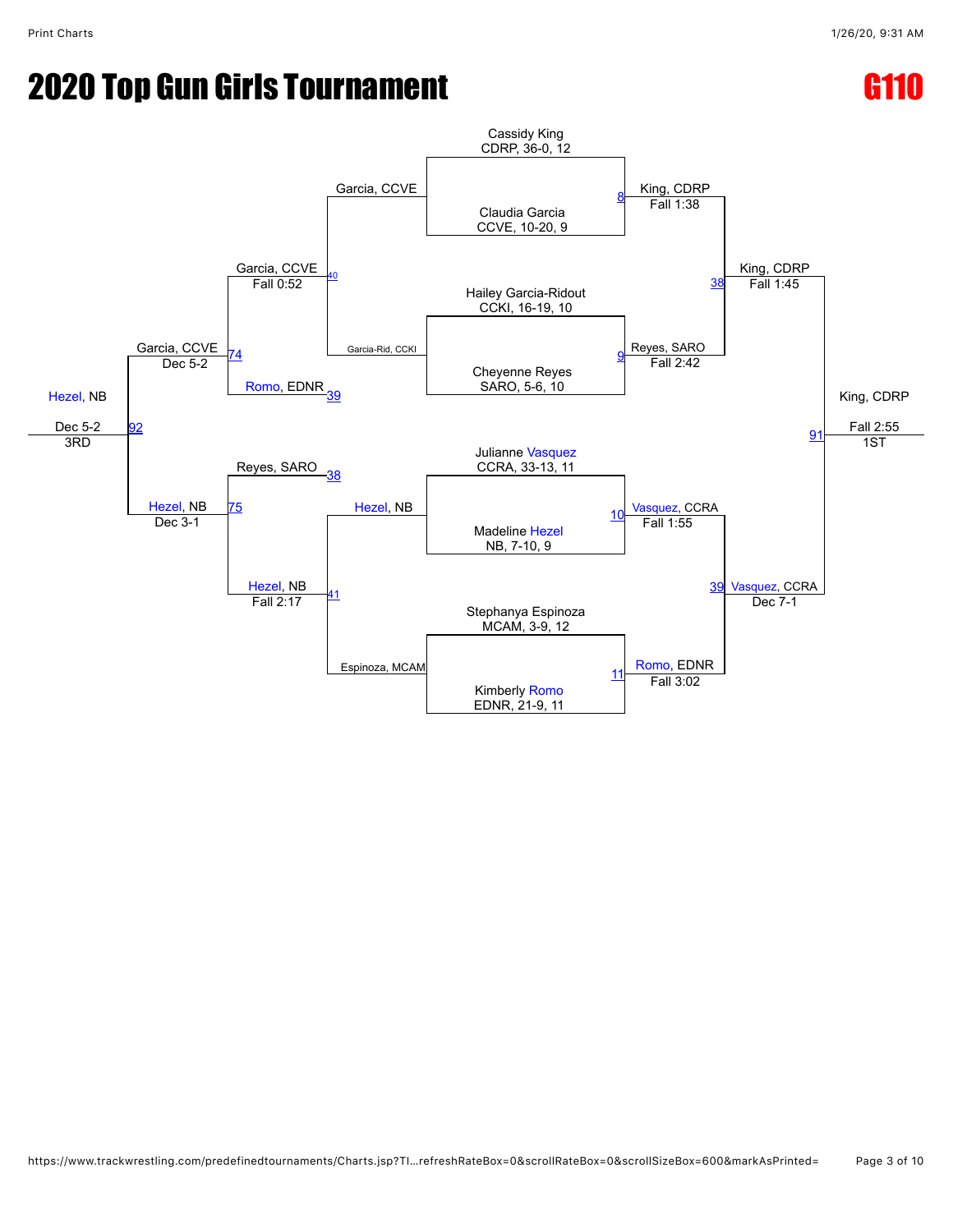### **2020 Top Gun Girls Tournament Contract Contract Contract Contract Contract Contract Contract Contract Contract Contract Contract Contract Contract Contract Contract Contract Contract Contract Contract Contract Contract Co**

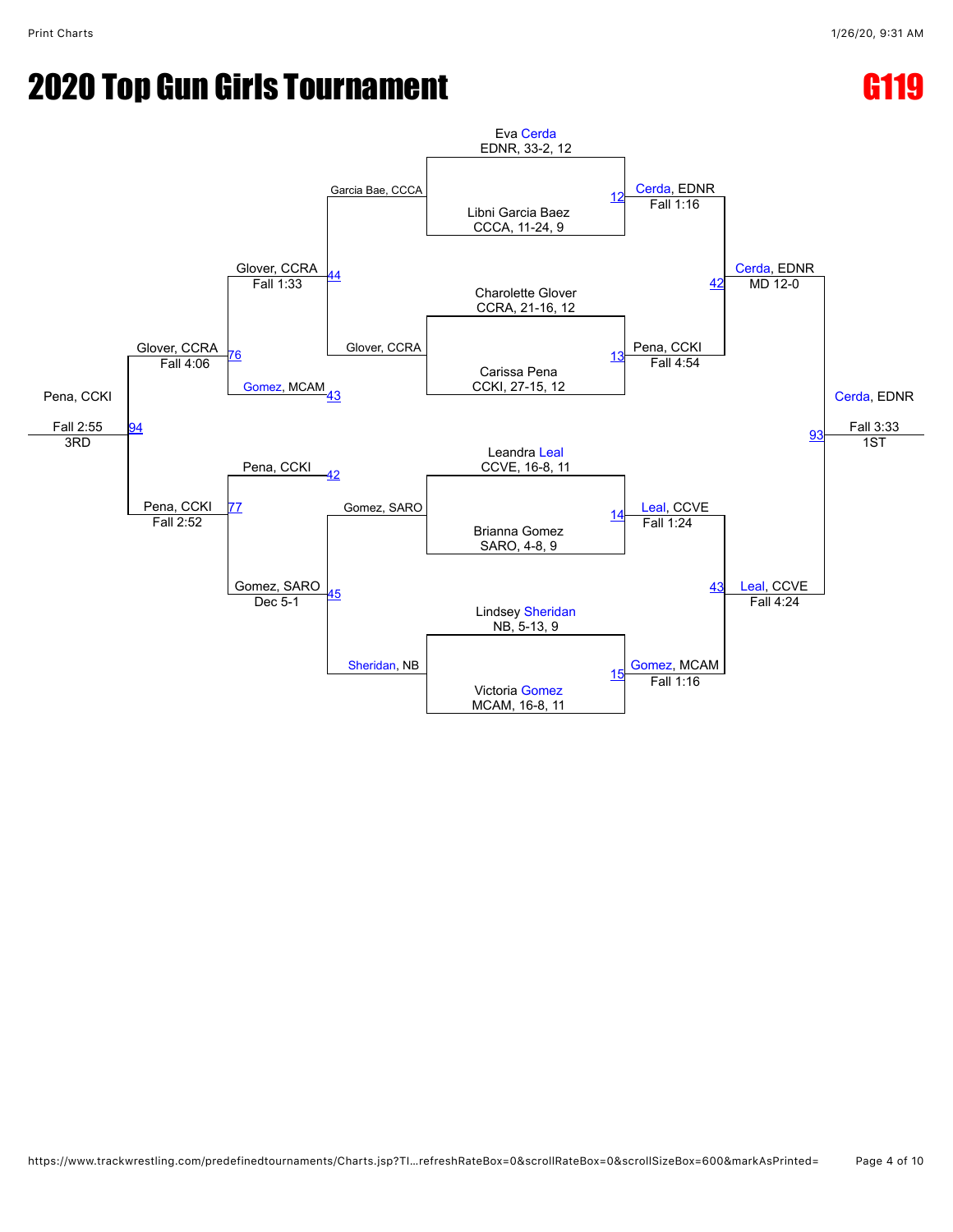### **2020 Top Gun Girls Tournament G1288 2020 Top G128**

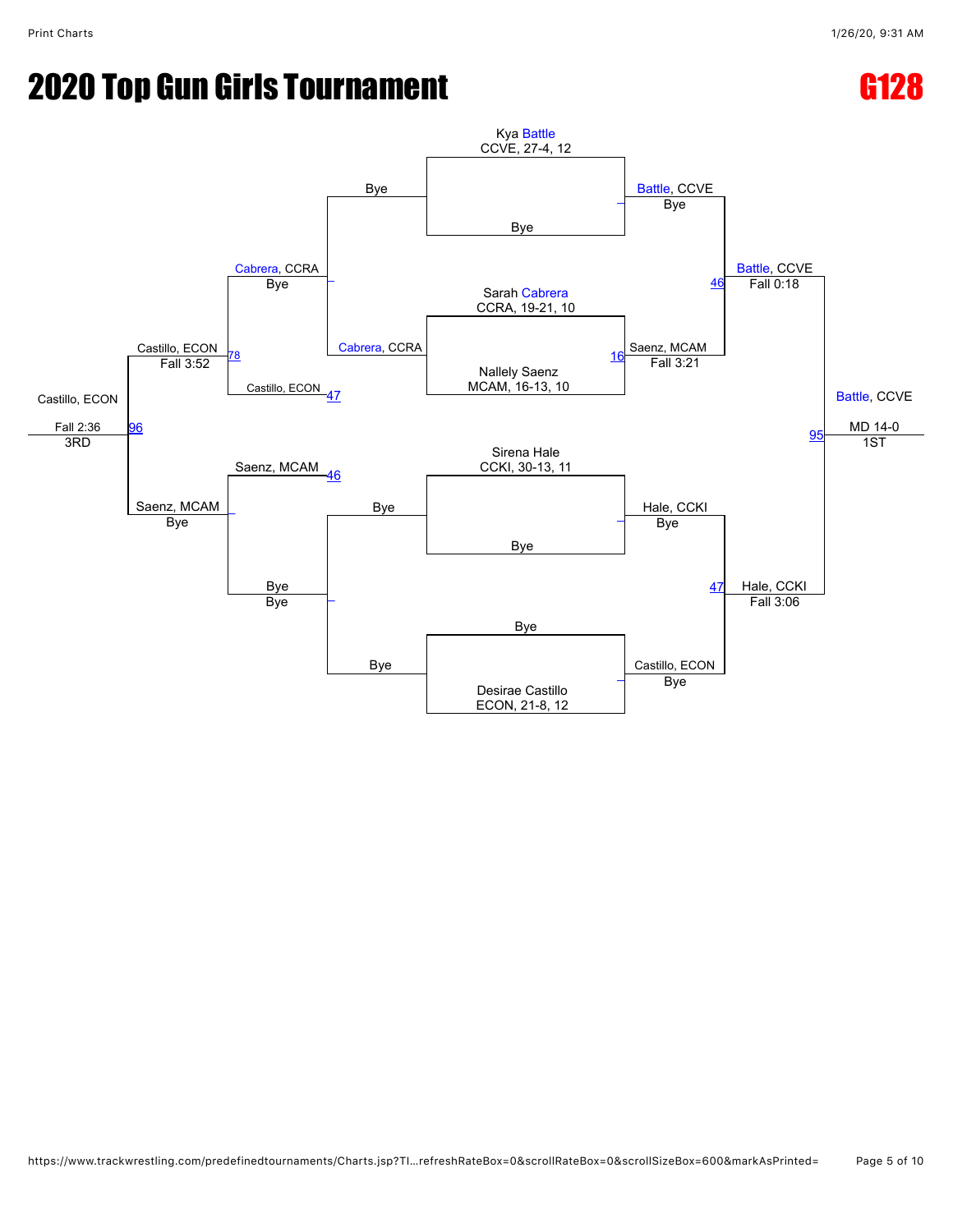

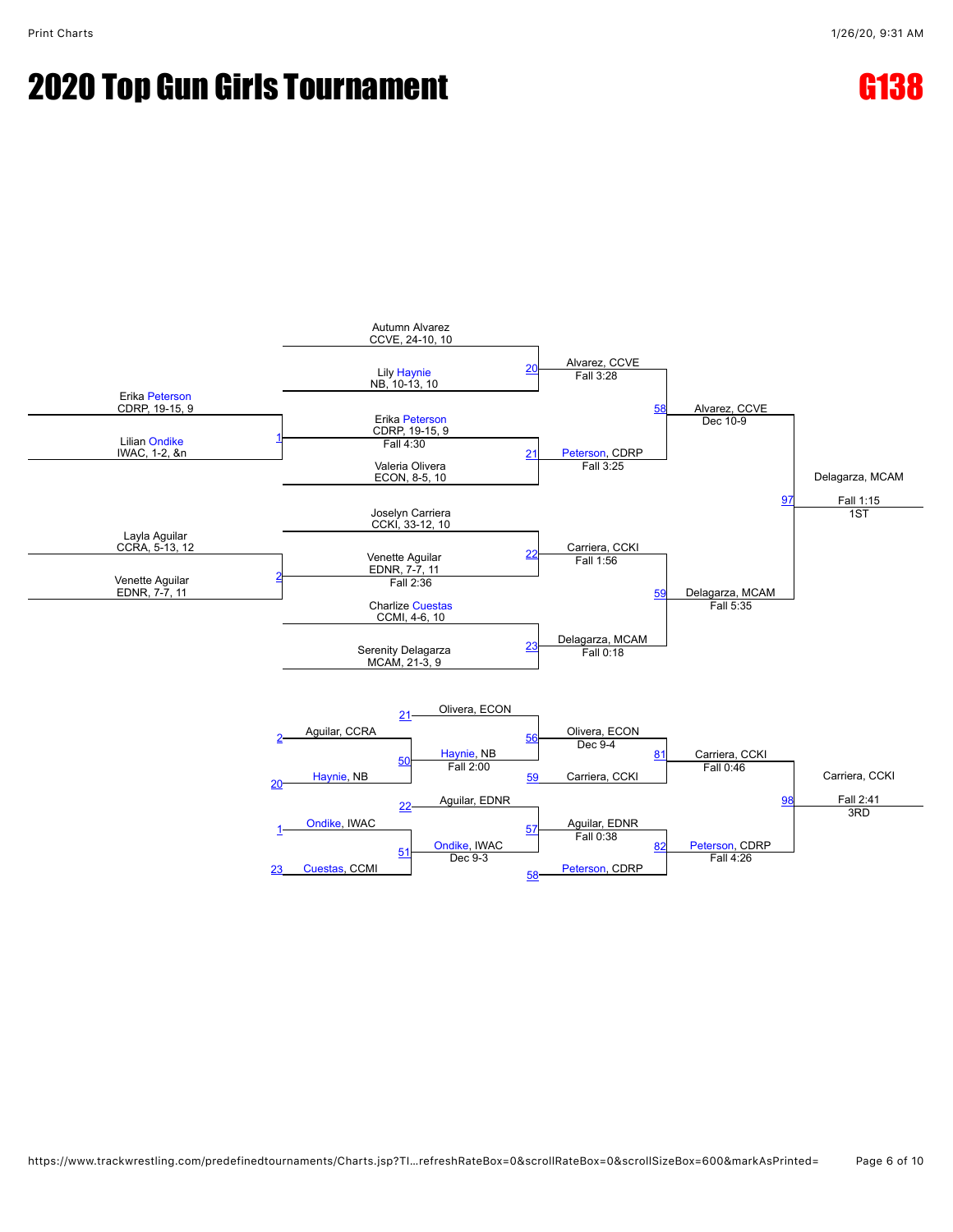

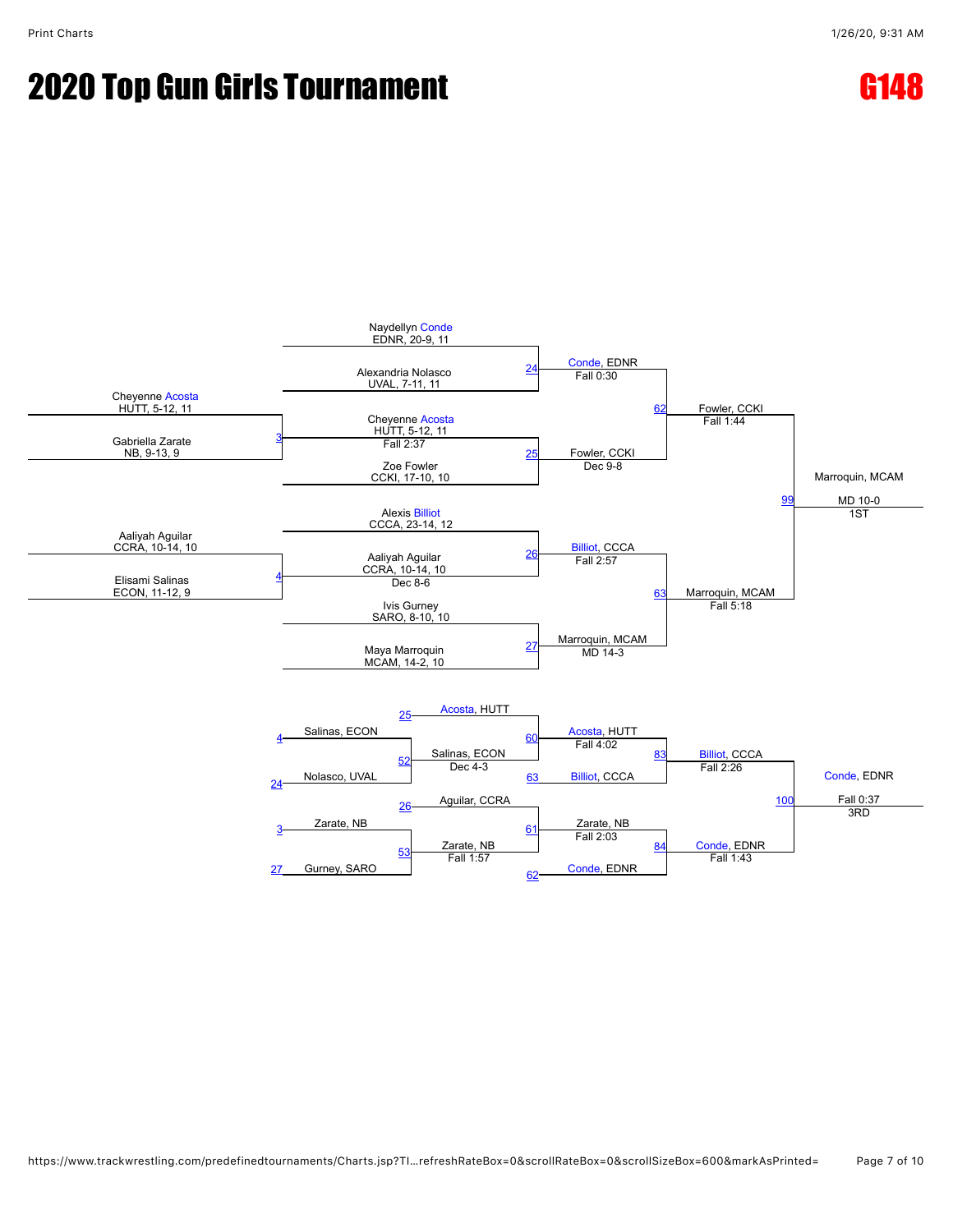## **2020 Top Gun Girls Tournament Contract Contract G165**



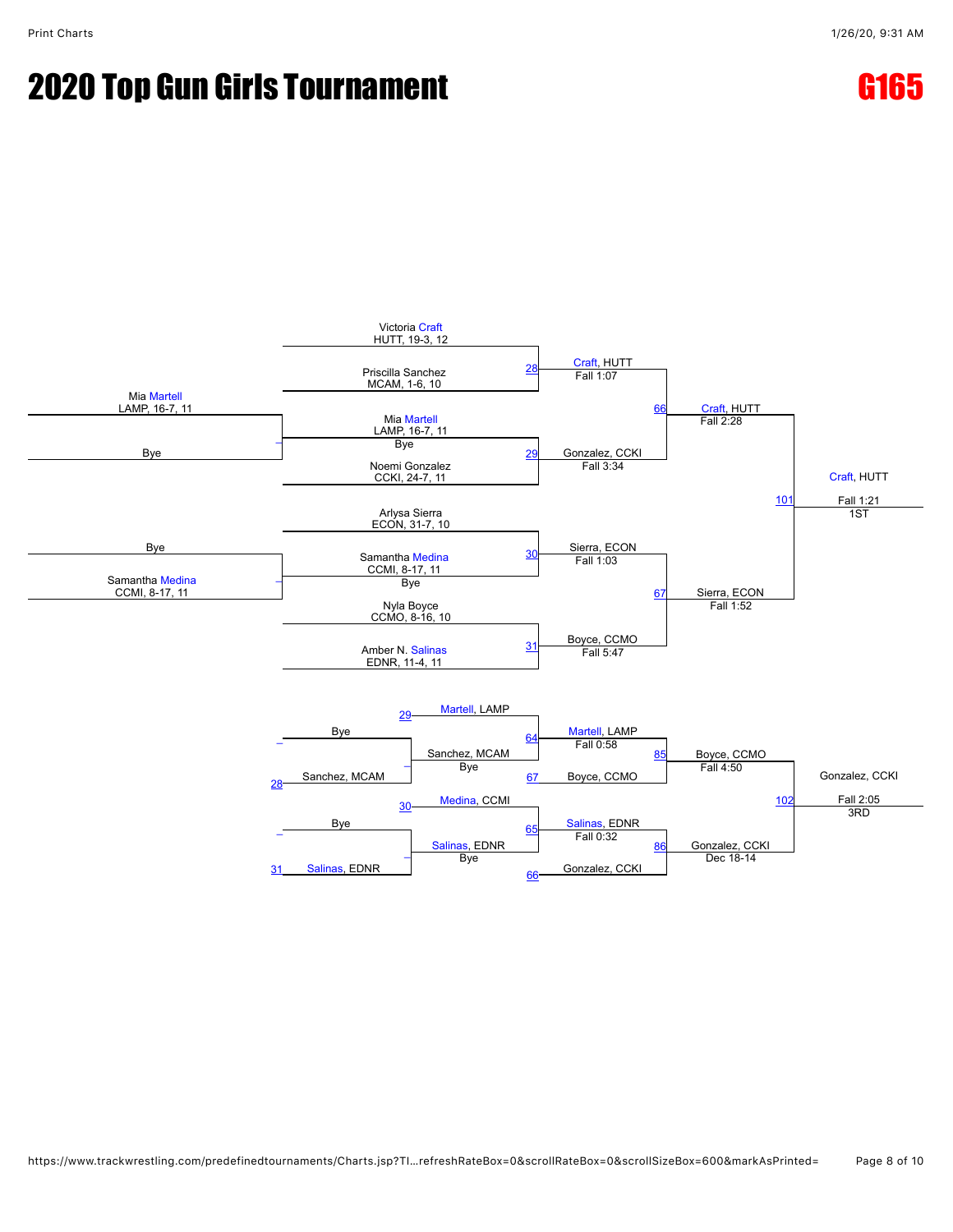## **2020 Top Gun Girls Tournament Contract Contract G185**